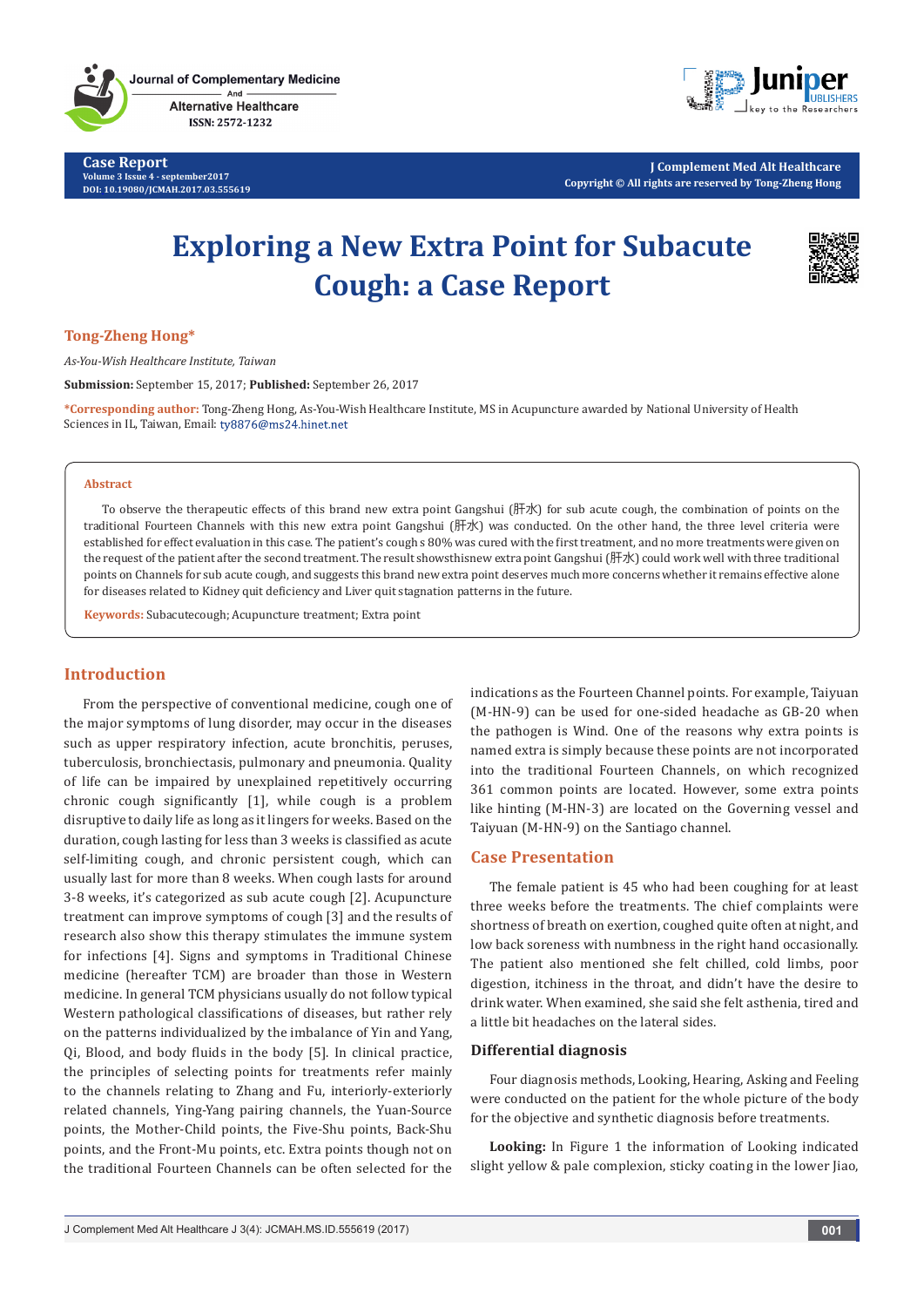red spots at the tip and the left side, slight yellow on the right side and slightly purple on the lateral sides of the tongue. A little bit swollen with crack in the middle of the tongue.



**Hearing:** When the patient was questioned, her voice was weak and breathing could be heard with heaviness in the chest.

**Asking:** The patient responded she felt irritated easily, failed to sleep soundly and always slept dream-disturbed. She also felt hypochondriac stabbing pain when in bad mood and had clear frequent urination.

**Feeling:** Pulse checking indicated weak and wiry.

# **Diagnosis and Prescriptions**

The information that weak voice, weak pulse, tiredness and pale complexion indicated Lung Qi deficiency which obstructed Qi flow leading to cold limbs; hypochondriac pain, red spots and slight purple on the lateral sides of the tongue and wiry pulse presented Live Qi stagnation. White coating in this case refers to coldness and Qi deficiency. On the hand symptoms such as low back soreness, cold limbs, clear urination and shortness of breath on exertion presented Kidney Qi deficiency resulted from Lung Qi obstructed in this case. The key symptoms in this case were shortness of breath on exertion and low back soreness, which can be presented in both Lung Qi deficiency and Kidney Qi deficiency. Low back soreness and frequent cough at night specifically verified the pattern of Kidney failing to receive Qi with Kidney Qi deficiency. Furthermore, hypochondriac stabbing pain when in bad mood indicated LV Qi stagnation. Both BL 13 (Feishu) and CV 22 (Tiantu) are commonly selected as major points for cough [5], but in this case ST 36 (Zusanli), the He-sea point of the Stomach channel that promotes spleen and stomach to notify the Lung with Qi and LV 3 (Taichong) for spreading stagnated Liver Qi were selected. Dead man, et al. state KD 7 (Fuliu) has an application in regulating Lung with the virtue of pre-heaven Qi in lower Jiao, and water passage by restoring Kidney Qi [6]. In the meantime, Kidney failing to receive Qi, as pointed out above, is the key to treating cough in this case, so the point that can stimulate Lung Qi descending functions and regulates water passage plays a key role [6]. KD 7 (Fuliu) is often selected by the author in the past experiences for the Kidney Qi deficiency pattern to notify Kidney Qi. However this extra

point was selected in lieu of KD 7 (Fuliu) in this case in order to notify Kidney Qi and disperse stagnated LV Qi at the same time. When it comes to the treatment principle of the less needling, the less pain, of the author, the points above mentioned, except LV 3 (Taichong) and ST 36 (Zusanli), were not taken into consideration for convenience and safety. Instead, a combination of SJ 5 (Waiguan) for expelling Wind and releasing the exterior, LV 3 (Taichong) for dispersing stagnated Liver Qi, and ST 36 (Zusanli) for supporting the correct Qi and resolving dampness ,and the new extra point Gangshui(肝水穴)for restoring Kidney Qi for descending Lung Qi was selected as shown in Table 1 for this case.

**Table 1:**

| <b>Acupoints</b>  | <b>Needling</b><br>Depth | <b>Duration</b> | <b>Manipulation</b>                                                  |
|-------------------|--------------------------|-----------------|----------------------------------------------------------------------|
| SJ 5 (Waiguan)    | 0.5cm                    | 15 minutes      | Manual stimulation<br>was performed every<br>5 minutes Sedation.     |
| $LV3$ (Taichong)  | 0.5cm                    | 15 minutes      | Manual stimulation<br>was performed every<br>5 minutes Sedation.     |
| ST 36 (Zusanli)   | 1 <sub>cun</sub>         | 30 minutes      | Manual stimulation<br>was performed every<br>5 minutes Tonification. |
| Gangshui (肝<br>水穴 | 1 cun                    | 30 minutes      | Manual stimulation<br>was performed every<br>5 minutes Tonification. |

# **Introduction to extra point Gangshui (**肝水**)**

The new extra point is found and named on the basis of clinical experiences. The notion presented in Spiritual Axis of Huang Di Nei Jing states both Liver and Kidney originate from the same source, so the name Gangshui point (肝水) is given to this extra point, considering the actions related to Kidney and Liver. Gan (肝) represents Liver, and shui  $(A)$  refers to Kidney, which is Water in the five elements theory. It is found when the patients with the patterns of Kidney Qi deficiency or Liver Qi stagnation are palpated, the area of this extra point tenders badly. Clinical experiences indicate the following information about this extra point:

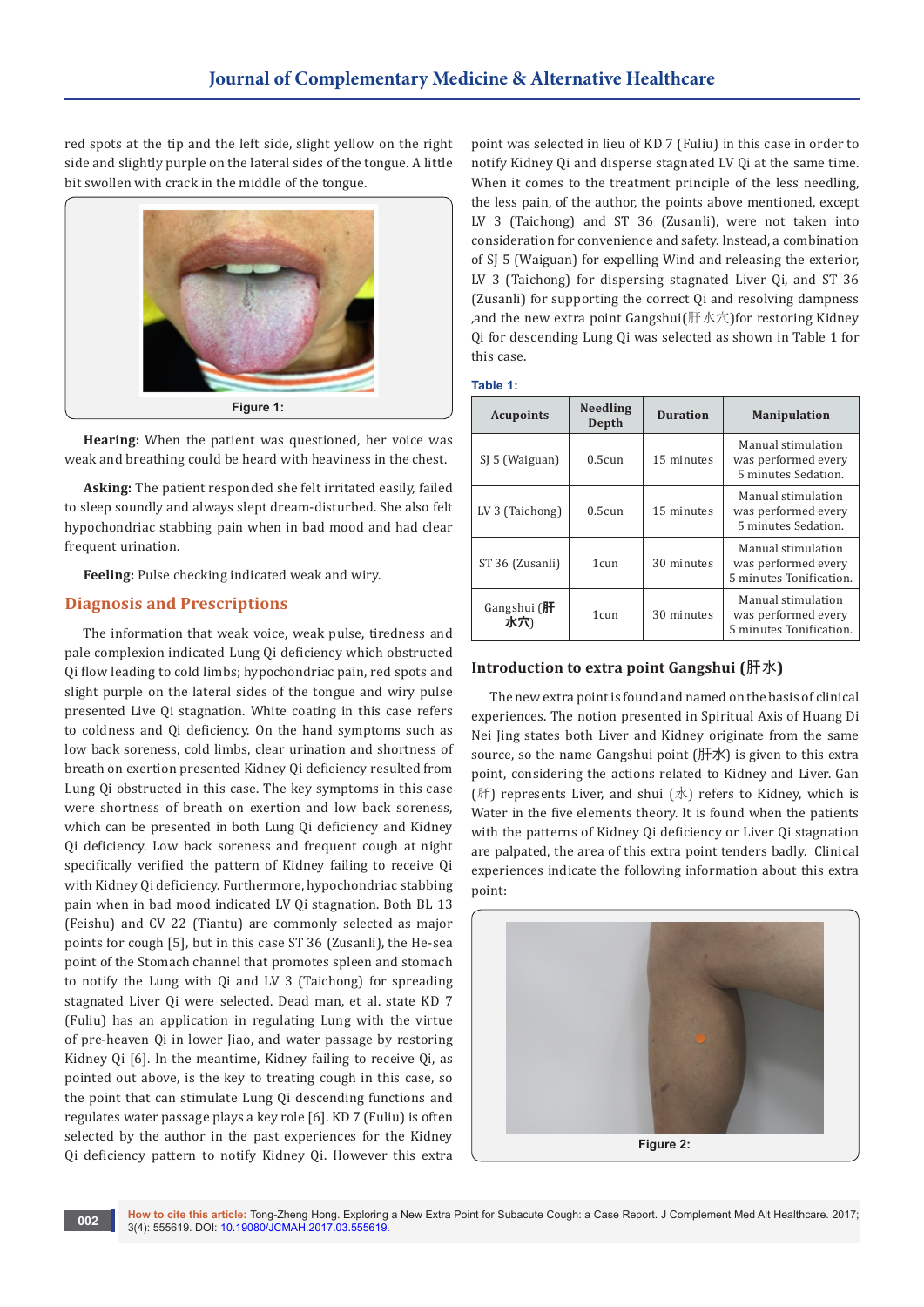**Location:** The extra point is located on the medial head of the muscle gastronomies. At the junction of the lines drawn 3cun inferior to SP 9 (Yinlingquan) or 12. Cun superior to KD 3 (Taxi) and 3cun posterior to the medial crest of the. Tibia, as shown in Figure 2.

**Actions:** Notify Kidney Qi and disperse Liver Qi.

**Indications:** Foot pain, soreness and weakness of the low back, cough, asthenia, chillness, insomnia, and frequent urination.

**Needling:** Perpendicular insertion 1~1.5cun.

# **Criteria for treatment evaluation**

#### **Table 2:**

| Level    | <b>Effect</b>                  |  |
|----------|--------------------------------|--|
| Cured    | 90% Disappearance of the cough |  |
| Improved | 80% Coughalleviated            |  |
| Failed   | Cough and the signs exist      |  |

For the therapeutic effect evaluation the three-level criteria focusing on cough were set as shown in cc Table 2.

#### **The results**

With the first treatment, the patient's experienced a great result, showing Improved on the criteria. She stated 80% cough disappeared, felt more energetic and could sleep better. Digestion, low back soreness and shortness of breath on exertion were also improved a lot. The same prescription was given for the second treatment two days later after the first treatment. The patient responded over the phone she had no cough, and didn't need treatments anymore because the 95% symptoms had disappeared.

### **Discussion**

An experienced TCM practitioner can only rely on four skills for diagnosis and prescriptions, compared to Western medicine physicians. In terms of diagnosis and treatment, how to identify the key symptoms related to Qi deficiency, specifically Kidney Qi deficiency and Liver Qi stagnation patterns, such as low back soreness, hypochondriac pain, and shortness of breath on exertion in this case, plays an important role. The 16 clinical cases show in Figure 3 how this extra point was used alone or in combination with traditional channel points for the treatments. The literature of oxygen metabolism and the theory of channels and Qi in the channels highlight that both Qi and oxygen have informational, material, functional features, bearing high

similarity in physiological functions and pathological reactions [7]. When oxygen in the blood is below the normal level, people may experience either breathing or circulation problems with signs and symptoms, such as wheezing, frequent cough, choking sensation, shortness of breath while resting, and shortness of breath after physical activity [8]. One of the functions of the kidney is to set the hematocrit at a normal value of 45% to maximize oxygen delivery [9]. The rising formation of red blood cells, which are promoted by the hormone Erythropoietin (EPO) produced by the kidney, increases the oxygen-carrying capacity of the blood. However, it is stated that the production of erythropoietin is determined by tissue oxygen pressure. In other words the kidney has much to do with the oxygen circulation [10]. In the author's viewpoint, this suggests that Qi equals oxygen and Kidney is the key to produce Qi. The personal experiences show KD 7 (Fuliu) is the best point for issues related to Kidney Qi deficiency. For example, patients with coughing lasting for over 10 days could get great improvements in less than 3 treatments in combination with other points. This extra point also resembles the efficacy as KD 7 (Fuliu) in this case. Itchiness in the throat indicated the exterior pathogenic factor Wind still remained in the body and bilateral headaches on Gall Bladder Channel should be taken into consideration. SJ 5 (Waiguan) in this prescription, which is the confluent point of the Yang Linking vessel, was important since it's presented in Classic of Difficulties that severe chills and fever occur when the Yang Linking vessel is diseased [6]. The use of Gangshui point (肝  $\mathcal{R}$ ) alone could work for chillness and frequent urination, which were caused by Kidney Qi deficiency. To some extents, it is more effective in conjunction with traditional channel points for the other issues, in which Liver Qi stagnation is involved. The notion is presented in the Essential Questions of Yellow Emperor's Inner Classic (Huang Di Nei Jing) that "Waist is the residence of Kidney." This notion explains why 4 out of 16 cases related to low back could be treated with this extra point in conjunction with traditional channel points. Whether or not the extra point can be as effective alone as traditional points on the Fourteen Channels for treatment needs more attentions. In the meantime, it also remains uncertain and deserves furthermost-disciplinary research if the extra point can be used in conjunction with other traditional Fourteen Channel points for better results in the specific TCM patterns. The results of the literature review show there are no points on the 14 traditional channel or extra points located as this extra point [11,12]. The location of Shuiquan point (水泉穴) in Tung's orthodox acupuncture points is close to this extra point, but not exactly the same. The literature shows Shuiquan point (水泉穴) point is located 2 cun posterior to medial malleolus and 11cun superior to Taixi (KD 3) [12].